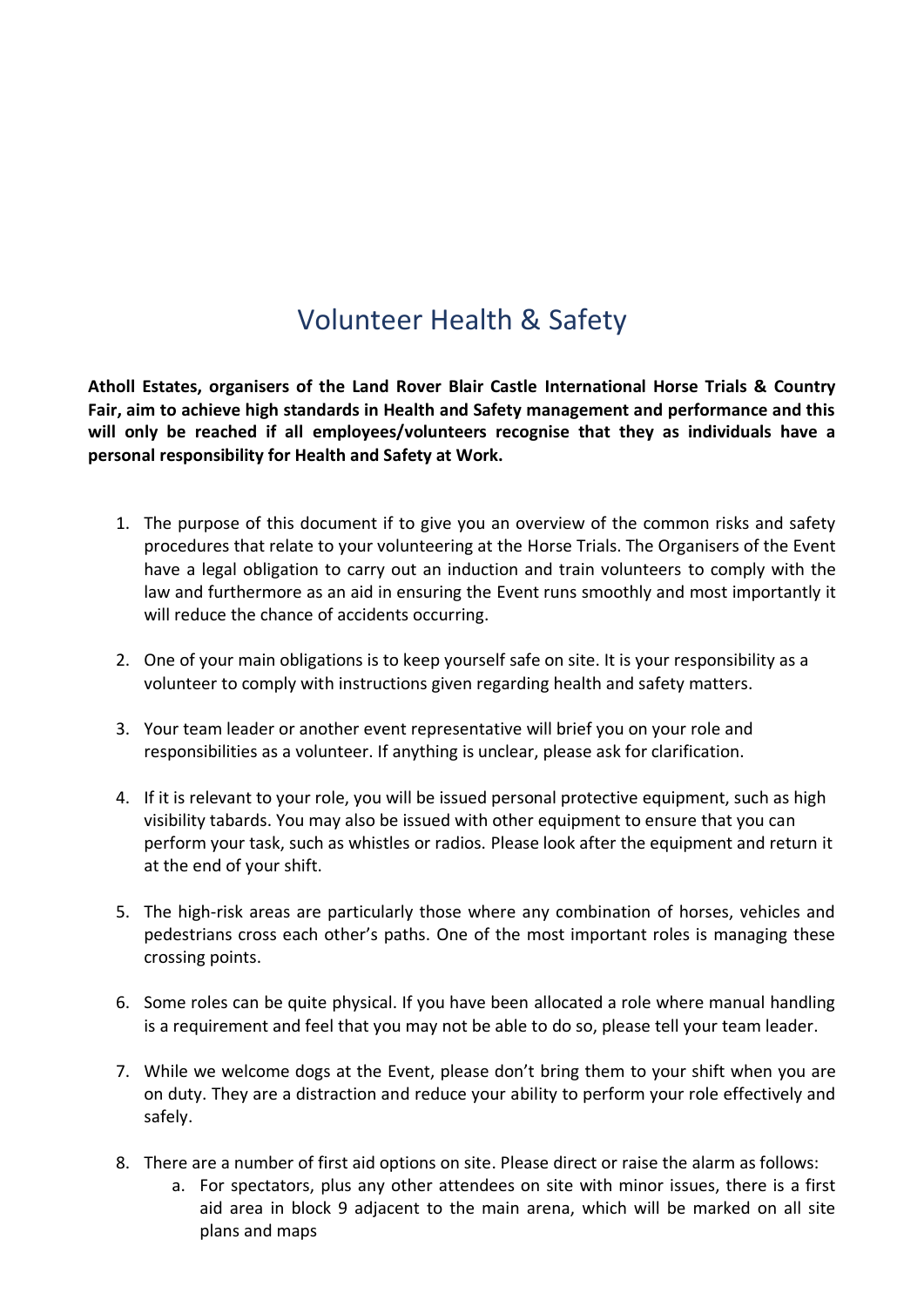- b. In case of a rider fall or other serious accident, every arena commentary box and convenor, plus stable managers, collecting ring stewards and security team will have radios to call for one of the doctors or paramedic ambulances on site
- c. There is a landline to call 999 located at the Information Tent, which is also marked on site plans and maps
- 9. In the case of fire, the responsibility of a volunteer is to raise the alarm verbally and over the radio.
	- a. Provide information to the Information Tent over the radio regarding the location, type and size of the fire. Ask them to dial 999 on the landline.
	- b. Assist in evacuating trade stands, stables, horseboxes or other fire location, if it is safe to do so.
	- c. Fire extinguishers are located at each arena commentary box and stable managers' cabin. All trade stands should have their own fire extinguisher. Attempt to extinguish the fire if it is safe to do so.
- 10. Any accident, however small, needs to be reported and recorded.
	- a. All near miss incidents and any hazardous situations, which are observed, should also be reported.
	- b. Volunteers should report any of the above to the person who is immediately in charge of them, or at the Volunteer Tent, where you check-in each day.
- 11. There is a requirement for vehicles to be driven at slow speed and to take extreme care, especially where members of the public are present.
	- a. Try to avoid the need for reversing manoeuvres to be carried out, more so when trailers are attached to the vehicle. If possible, get someone (or more than one person) to guide you and to keep pedestrians away from the area.
	- b. You must not drive across public areas; particularly trade stand frontages and arenas. Follow all event signage or the direction of your team leader
- 12. All volunteers will be required to sign that they have received their briefing and induction to the site before they start their first shift.
- 13. There are risks associated with the Covid-19 pandemic; in order to reduce these risks the Organisers will:
	- a. Provide information to everyone attending the Event about the safety measures in place and instructions to follow, based on government and public health guidance.
	- b. Have additional employees/volunteers who will act as Covid-19 stewards.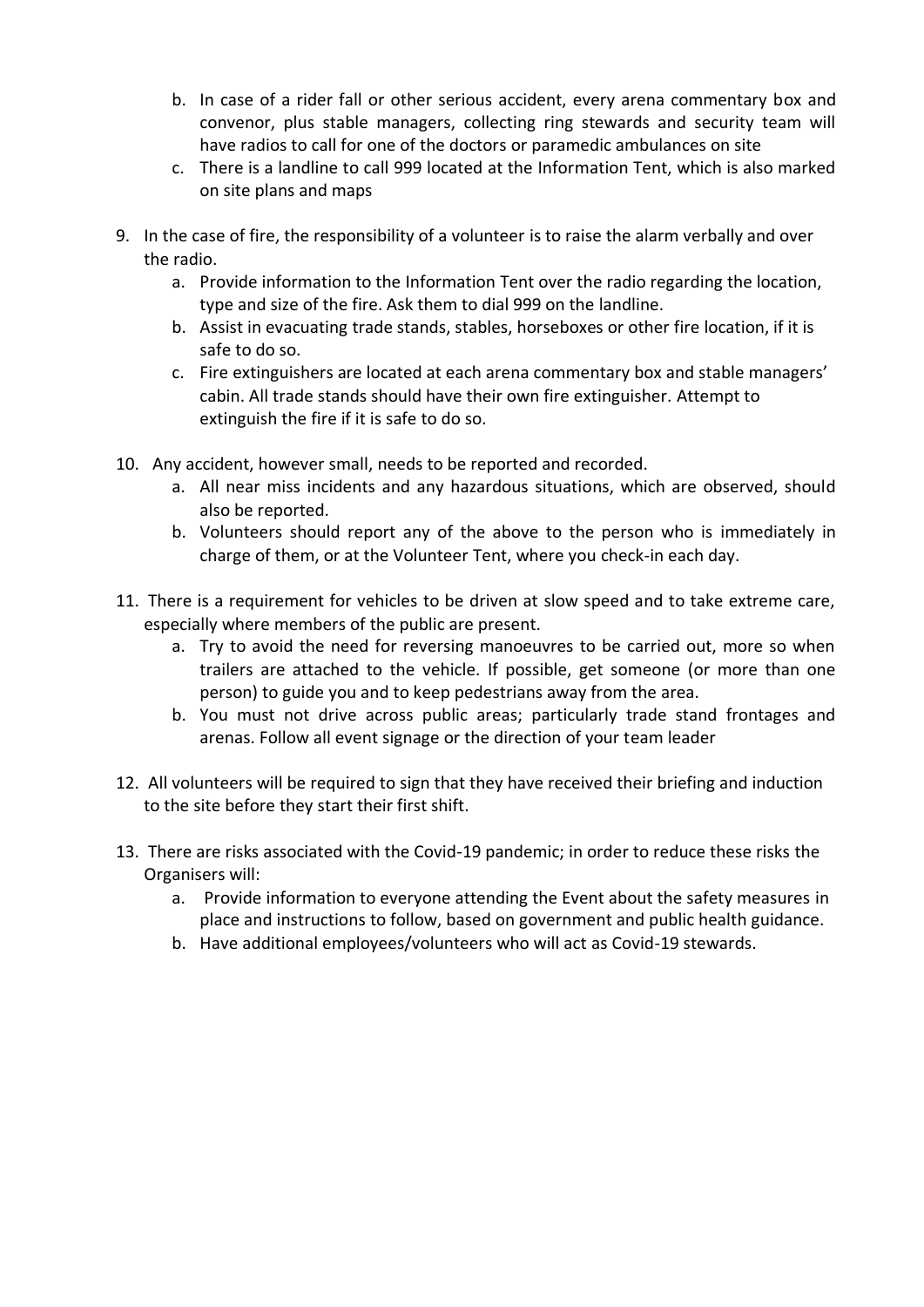| Hazard                                                                     | <b>Those</b>               | <b>Effects</b>  | Period of       | Potential | Probability       | <b>Risk</b> | <b>Existing Control Measures</b>                                                                                                                                                                                                                                                                                                                                                                                                                                                                    | <b>Further</b>  |
|----------------------------------------------------------------------------|----------------------------|-----------------|-----------------|-----------|-------------------|-------------|-----------------------------------------------------------------------------------------------------------------------------------------------------------------------------------------------------------------------------------------------------------------------------------------------------------------------------------------------------------------------------------------------------------------------------------------------------------------------------------------------------|-----------------|
|                                                                            | <b>Affected</b>            |                 | <b>Exposure</b> | For Harm  | of                |             |                                                                                                                                                                                                                                                                                                                                                                                                                                                                                                     | <b>Action</b>   |
|                                                                            |                            |                 |                 |           | <b>Occurrence</b> |             |                                                                                                                                                                                                                                                                                                                                                                                                                                                                                                     | <b>Required</b> |
| All                                                                        | Volunteers                 | Physical Injury | Regular         | High      | Medium            | Medium      | Volunteers will be briefed and trained according to the<br>1.<br>role allocated<br>Volunteers will be supervised where appropriate by a<br>2.<br>senior team member<br>Supervision must be looked at case by case - relating<br>3.<br>to age, maturity, past experience, length of time in the<br>job, general capability, etc.<br>Supervision will be review on a regular basis.<br>All team members will be made aware of this through<br>induction, information, instruction and training.       |                 |
| Adverse weather                                                            | All                        | Physical harm   | Regular         | Low       | Medium            | Medium      | Wear appropriate clothing and footwear according to<br>1.<br>the weather conditions<br>All advised to bring waterproof clothing<br>In hot weather, all advised to drink plenty of water, use<br>3.<br>sun-cream, wear hats and other appropriate clothing<br>Exceptionally slippery surfaces given signage or roped-<br>4.<br>off, as appropriate                                                                                                                                                   |                 |
| Lifting weights (eg.<br>Jump poles and<br>wings)                           | People in<br>Arena parties | Physical injury | Occasional      | Medium    | Low               | Low         | Arena party supervisor to advise arena party of safe<br>1.<br>manual handling practice<br>Use equipment or two-man lifts where appropriate<br>2.                                                                                                                                                                                                                                                                                                                                                    |                 |
| Horses among<br>people on foot                                             | All                        | Physical injury | Regular         | High      | Low               | Medium      | Crossing Points are clearly marked and manned with<br>1.<br>ropes to separate public and horses.<br>Competitors are experienced<br>2.<br>Competitors instructed to stay clear of public areas<br>3.<br>Strung walkways for longer routes across site<br>4.                                                                                                                                                                                                                                          |                 |
| Horses hit by<br>vehicles or<br>Pedestrians<br>knocked down by<br>vehicles | All on site                | Physical injury | Regular         | High      | Low               | Medium      | Speed limit of 10mph on site<br>1.<br>Crossing Points are clearly marked and manned with<br>2.<br>ropes to separate public / horses and vehicles<br>Vehicle movement in public areas has been<br>3.<br>significantly reduced in recent years through briefings<br>and site layout changes<br>Maps issued to competitors and officials depicting<br>4.<br>vehicle routes<br>All officials/event staff to be briefed and monitored<br>5.<br>regarding taking maximum care when driving around<br>site |                 |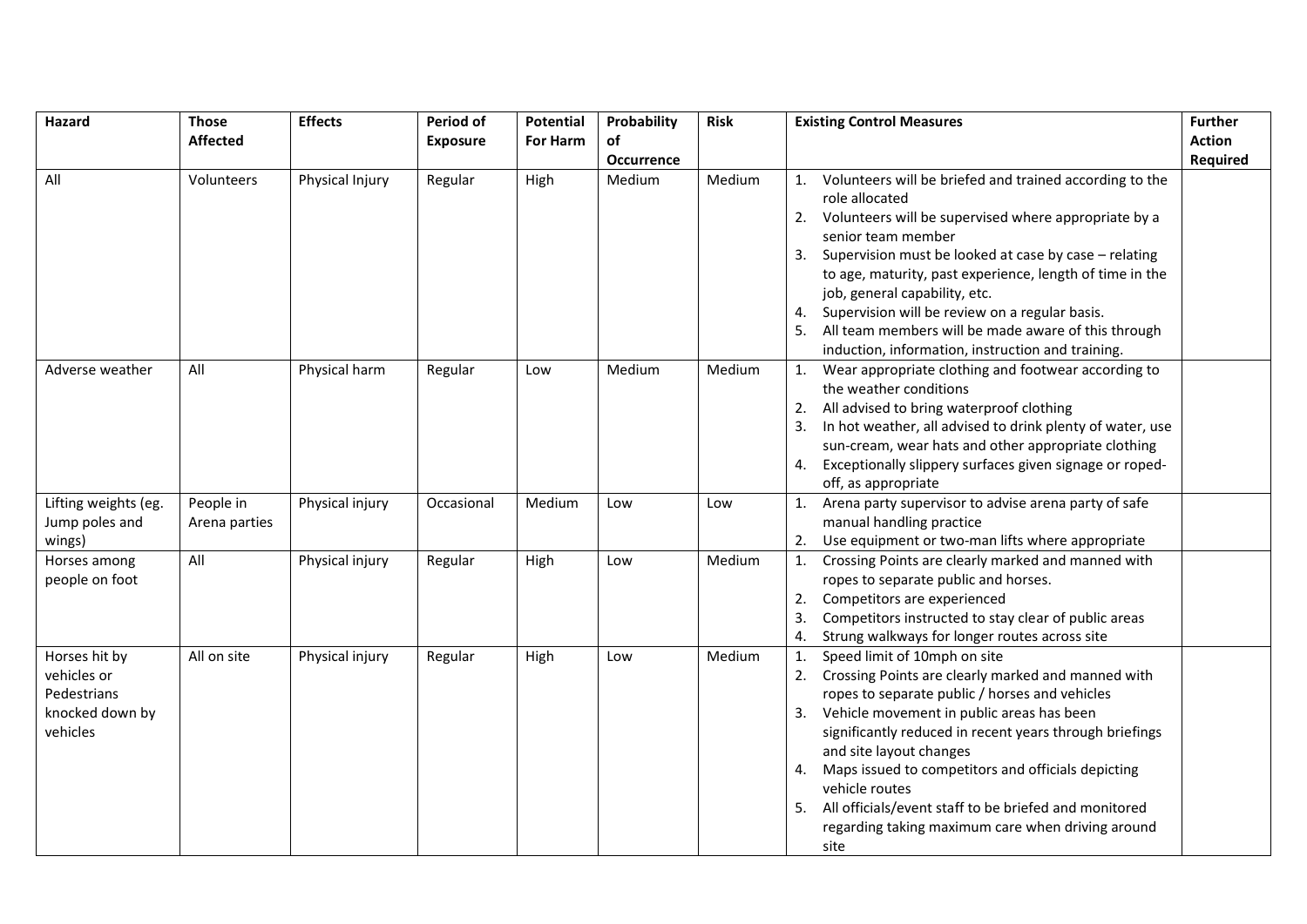|                    |              |                             |          |        |        |        |    | 6. All officials/event staff driving vehicles on-site to be                                     |  |
|--------------------|--------------|-----------------------------|----------|--------|--------|--------|----|-------------------------------------------------------------------------------------------------|--|
|                    |              |                             |          |        |        |        |    | licensed and insured                                                                            |  |
| Loose horses       | All on site  | Physical injury             | Possible | Medium | Low    | Low    | 1. | Event stables fenced                                                                            |  |
|                    |              |                             |          |        |        |        | 2. | Stable staff to make checks at night                                                            |  |
|                    |              |                             |          |        |        |        | 3. | Gate staff to be briefed to close gates where possible                                          |  |
| All                | Young people | Physical Injury             | Regular  | High   | Medium | Medium | 1. | All volunteers will be briefed and trained according to                                         |  |
|                    |              |                             |          |        |        |        |    | the role allocated                                                                              |  |
|                    |              |                             |          |        |        |        | 2. | Young volunteers will be allocated only low risk tasks                                          |  |
|                    |              |                             |          |        |        |        | 3. | Young volunteers will be appropriately supervised by a                                          |  |
|                    |              |                             |          |        |        |        |    | senior team member                                                                              |  |
|                    |              |                             |          |        |        |        | 4. | Supervision must be looked at case by case - relating                                           |  |
|                    |              |                             |          |        |        |        |    | to age, maturity, past experience, length of time in the                                        |  |
|                    |              |                             |          |        |        |        |    | job, general capability, etc.                                                                   |  |
|                    |              |                             |          |        |        |        |    | Supervision will be reviewed on a regular basis.                                                |  |
| All                | Vulnerable   | Physical Injury             | Regular  | High   | Medium | Medium | 1. | All volunteers will be briefed and trained according to                                         |  |
|                    | adults       |                             |          |        |        |        |    | the role allocated                                                                              |  |
|                    |              |                             |          |        |        |        | 2. | Vulnerable adult team members will be allocated tasks                                           |  |
|                    |              |                             |          |        |        |        |    | according to their capabilities and skills                                                      |  |
|                    |              |                             |          |        |        |        | 3. | Team members will be supervised as appropriate by a                                             |  |
|                    |              |                             |          |        |        |        |    | senior team member                                                                              |  |
|                    |              |                             |          |        |        |        | 4. | Supervision must be looked at case by case - relating                                           |  |
|                    |              |                             |          |        |        |        |    | to age, maturity, past experience, length of time in the                                        |  |
|                    |              |                             |          |        |        |        |    | job, general capability, etc.                                                                   |  |
|                    |              |                             |          |        |        |        |    | Supervision will be reviewed on a regular basis.                                                |  |
| All                | Pregnant     | Physical Injury             | Regular  | High   | Medium | Medium | 1. | The event has a duty of care to the pregnant team                                               |  |
|                    | women        |                             |          |        |        |        |    | member to ensure tasks are suitable and some                                                    |  |
|                    |              |                             |          |        |        |        |    | restrictions will apply                                                                         |  |
|                    |              |                             |          |        |        |        |    | Appropriate tasks will be reviewed on a regular basis                                           |  |
|                    |              |                             |          |        |        |        | 3. | The team member has a duty to inform the event that                                             |  |
|                    |              |                             |          |        |        |        |    | she is pregnant in order for the event to take the                                              |  |
|                    |              |                             |          |        |        |        |    | necessary steps to honour the duty of care.                                                     |  |
|                    |              |                             |          |        |        |        | 4. | Supervision will be looked at case by case - relating to                                        |  |
|                    |              |                             |          |        |        |        |    | age, maturity, past experience, length of time in the                                           |  |
| Fire               | All          |                             |          |        |        | Medium |    | job, general capability, etc.                                                                   |  |
|                    |              | Physical injury             | Rare     | High   | Low    |        | 1. | Fire extinguishers in place to Fire Officer's requirement                                       |  |
|                    |              | from fire                   |          |        |        |        | 2. | No smoking policy in place within stable compound<br>Safe distance between vehicles in box park |  |
|                    |              |                             |          |        |        |        | 3. |                                                                                                 |  |
|                    |              |                             |          |        |        |        | 4. | Fire precaution notice to be posted throughout<br>stabling areas                                |  |
|                    |              |                             |          |        |        |        |    |                                                                                                 |  |
| Horse/ Rider Falls | Competitors  | Physical injury to<br>rider | Possible | High   | Low    | Medium | 1. | Competitors are experienced<br>2. All riders to wear hard hats complying with rules of the      |  |
|                    | Grooms       |                             |          |        |        |        |    |                                                                                                 |  |